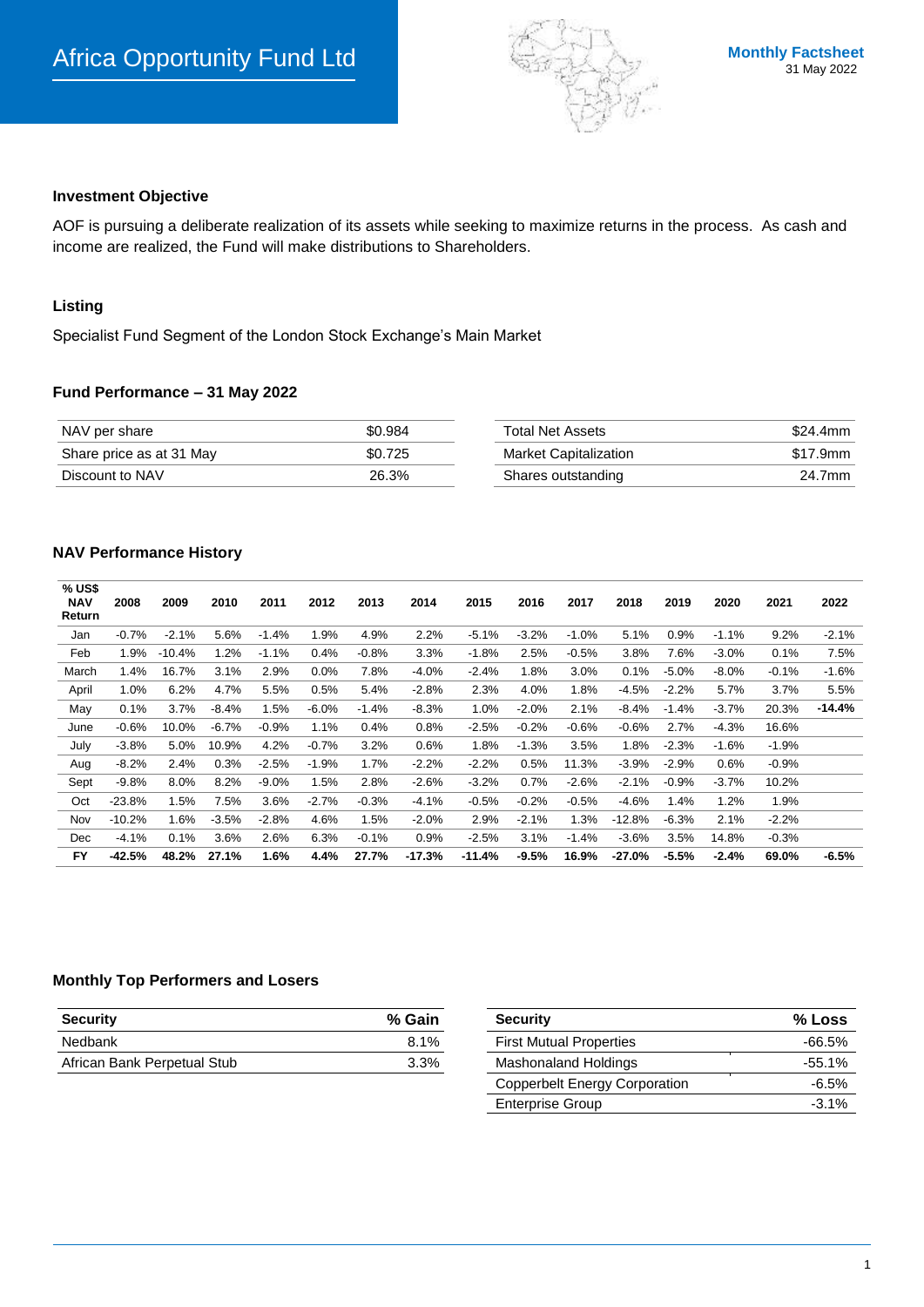

| TOD EIGHT HOIGHIGS                   |                                                                   |          |
|--------------------------------------|-------------------------------------------------------------------|----------|
| <b>Company Name</b>                  | <b>Description</b>                                                | % of NAV |
| <b>Enterprise Group</b>              | Ghanaian property & casualty insurance and life assurance company | 29.6%    |
| <b>Copperbelt Energy Corporation</b> | Largest electricity transmitter in the Zambian Copperbelt         | 26.1%    |
| African Leadership                   | Network of tertiary institutions in Rwanda and Mauritius          | 12.8%    |
| <b>First Mutual Properties</b>       | Zimbabwean real estate company                                    | 4.6%     |
| Tanzania Breweries                   | Leading producer of alcoholic beverages in Tanzania               | 4.5%     |
| Mashonaland Holdings                 | Zimbabwean real estate company                                    | 4.3%     |
| Letshego Holdings                    | Botswana based pan-African microfinance company                   | 1.9%     |
| Cash Balance                         | Cash as a percentage of the portfolio                             | 18.1%    |
|                                      |                                                                   | 101.9%   |

## **Manager's Commentary**

### **Market Conditions**

**Top Eight Holdings**

The Africa Opportunity Fund ("AOF" or the "Company" or the "Fund") NAV declined 14.4% in May and its share price declined 3.3%. As a reference, in May, Nigeria and South Africa gained 9.4% and 0.7% respectively while Kenya, Egypt, and Morocco declined 13.8%, 8.4% and 5.3% respectively. Africa-focused ETFs recorded losses as well: DBX MSCI Africa Top 50 (XMAF LN) was down 3.4% and Lyxor Pan African (LGQM GY) was down 3.3% and Van Eck Africa Index (AFK US) was down 2.6%.

### **Portfolio Highlights**

AOF's May net asset value declined 14.4% because of losses in First Mutual Properties, Mashonaland Holdings, Copperbelt Energy Corporation and Enterprise Group. First Mutual Properties and Mashonaland Holdings accounted for 85% of our losses due to a significant devaluation of the Zimbabwean Dollar during the period. In May, the Reserve Bank of Zimbabwe devalued the official exchange rate of the Zimbabwean Dollar by 48% from Z\$159/\$ to Z\$308/\$. Our in-house exchange rate is Z\$439/\$. This rate is 30% weaker than the official exchange rate of Z\$308/\$. Over the last few months, we have witnessed a gradual convergence of the official exchange rate towards our in-house rate. For instance, the discount between the official exchange rate and our in-house rate has narrowed from 45% in March 2022 to 30% at the end of May 2022. Due to this pattern, we believe that our internal rate provides a conservative valuation of our Zimbabwean holdings and the convergence between the official rate and our in-house estimates highlight the accuracy of our model.

### **Fund Exposure – 31 May 2022**

|               | <b>Exposure</b> |                    | Exposure |
|---------------|-----------------|--------------------|----------|
| Long Equities | 73.3%           | Special Situations | 12.8%    |
| <b>Bonds</b>  | $0.0\%$         | Net Current Assets | 13.9%    |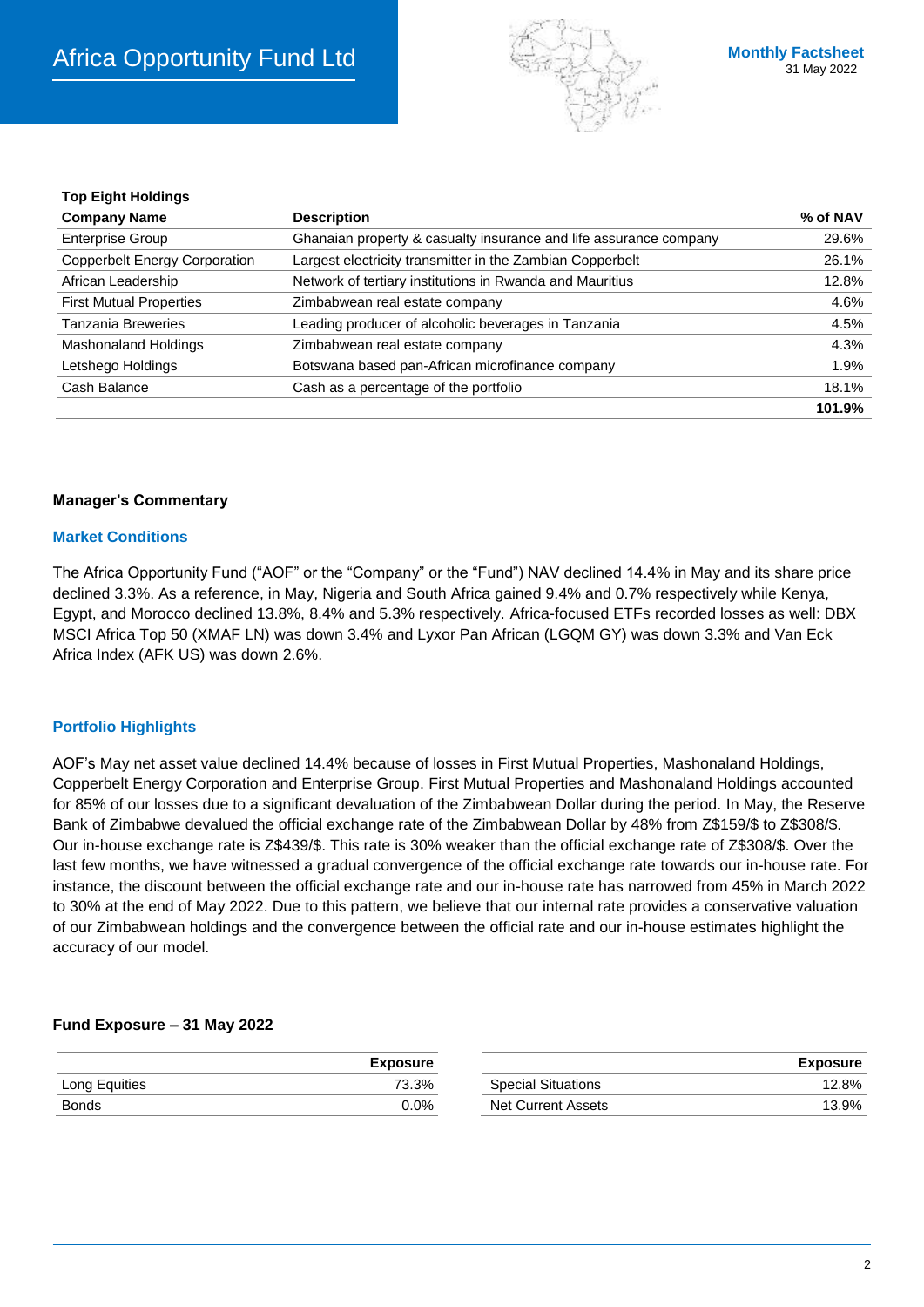

# **Fund Exposure by Country – 31 May 2022**



## **Company Details (Ordinary Shares)**

| Bloomberg        | AOF LN                        | Portfolio                 | <b>Francis Daniels</b>     |
|------------------|-------------------------------|---------------------------|----------------------------|
| <b>Reuters</b>   | AOF.L                         | Managers                  | Robert Knapp               |
| Website          | www.africaopportunityfund.com | <b>Investment Manager</b> | Africa Opportunity Partner |
| Listing          | SFS / London Stock Exchange   | <b>Broker</b>             | Liberum Capital Ltd        |
| <b>Structure</b> | Closed-end                    | Auditor                   | Ernst & Young (Mauritius)  |
| <b>ISIN</b>      | KYG012921386                  |                           |                            |
|                  | Euroclear/Clearstream         |                           |                            |
| Inception        | 26 July 2007                  |                           |                            |
| Domicile         | Cayman Islands                |                           |                            |
|                  |                               |                           |                            |

| Bloomberg | AOF LN                        | Portfolio                 | <b>Francis Daniels</b>          |
|-----------|-------------------------------|---------------------------|---------------------------------|
| Reuters   | AOF.L                         | Managers                  | Robert Knapp                    |
| Website   | www.africaopportunityfund.com | <b>Investment Manager</b> | Africa Opportunity Partners LLC |
| Listing   | SFS / London Stock Exchange   | <b>Broker</b>             | Liberum Capital Ltd             |
| Structure | Closed-end                    | Auditor                   | Ernst & Young (Mauritius)       |
|           |                               |                           |                                 |

### **Important Information**

This document, and the material contained herein, has been prepared for the purpose of providing general information about, and an overview of, Africa Opportunity Fund Limited (the "Company") and its operations. It is not meant to be a complete review of all matters concerning the Company. This document is not intended as an offer or solicitation for the subscription, purchase or sale of securities in the Company.

The material in this document is not intended to provide, and should not be relied on for accounting, legal or tax advice or investment recommendations or decisions. Potential investors are advised to independently review and/or obtain independent professional advice and draw their own conclusions regarding the economic benefit and risks of investment in the Company and legal, regulatory, credit, tax and accounting aspects in relation to their particular circumstances.